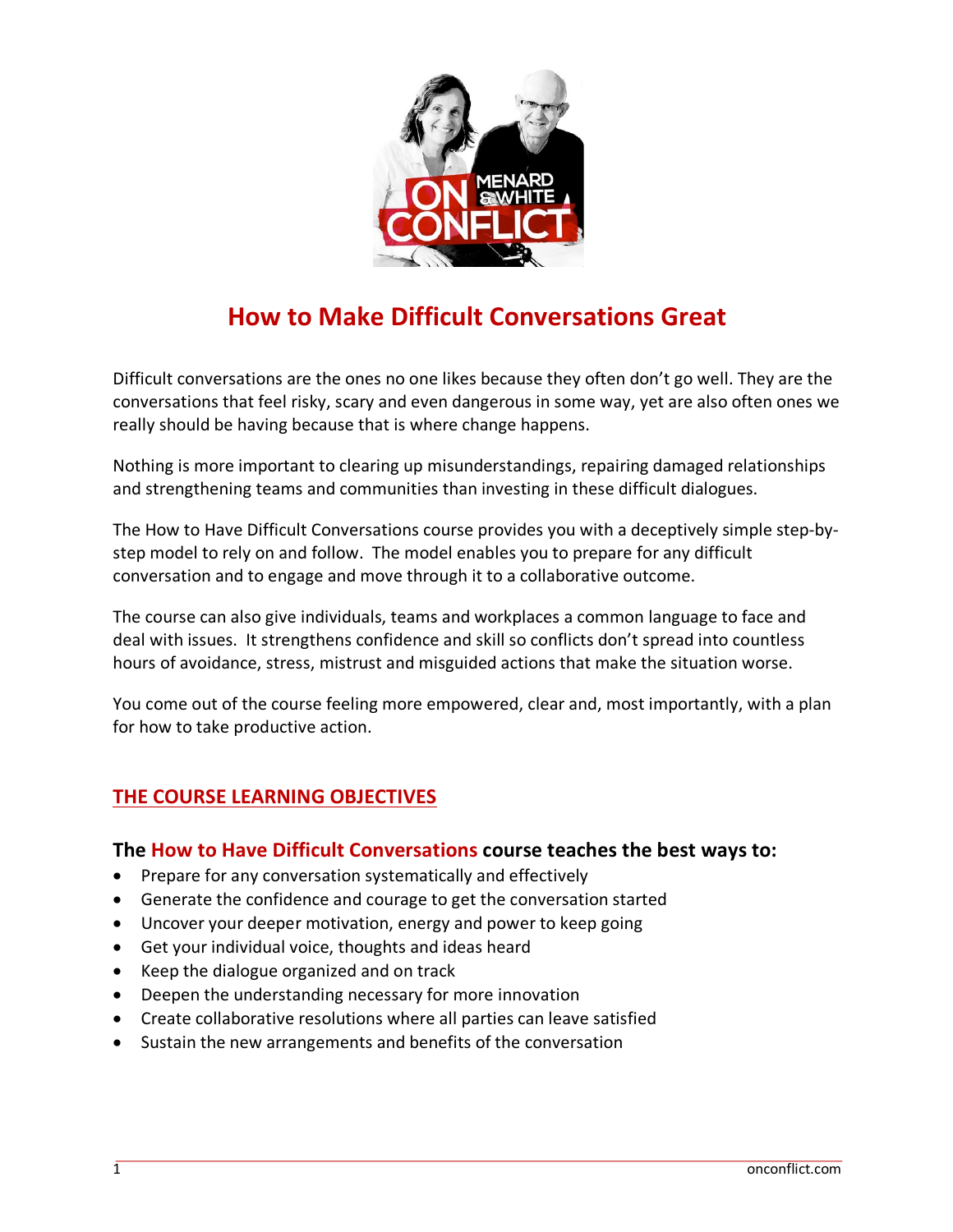## **THE MODEL**

The Difficult Conversations model, based on over 50 years of teaching and mediating combined, teaches eight powerful steps to transformation. Whether experienced in a self-directed/ondemand format, or with Group Coaching, the course helps learners develop these eight vital steps through instruction, worksheets and tools. It's not just theory, but practical application.

#### **PREPARATION PHASE**

- 1. **Find Your Motivation**  You will gain a tool to help you consider the risks and benefits in having the conversation and learn how to find your motivation for engaging at all.
- 2. **Build your Power**  Consider and access various sources of power that increase your confidence and ability to influence the other person constructively.
- 3. **Set up the Conversation Well –** This step ensures there is thought put into how to ask for the conversation and a plan for how to manage emotions in the conversation.

#### **ENGAGEMENT PHASE**

- 4. **Establish Connection –** Research shows how a conversation starts is often how it ends. Discover a tool to give you a way to start the conversation well and with intentionality.
- 5. **Introduce the Problem** A key step in a constructive, collaborative conversation is to separate the person from the problem. Walk away with a greater awareness of how that works and a tool to help you specify what you want to talk about neutrally, using behavioural terms, with a specific example or two to illustrate.
- 6. **Develop Understanding**  Learning to have an in-depth conversation is key in opening to new, innovative solutions. Learn the key skills and questions to do that, such as:
	- What is the biggest concern about each of the topics above? How come?
	- What's a positive thing that could come out of this conversation?
	- What are the important needs that each of you have?
	- What is most important and why?
- 7. **Innovate and Problem Solve –** Only when there is a better mutual understanding of the matter at hand, can imagination and creativity be called upon to create. You will have a checklist to make sure you are on the right track.
- 8. **Follow Up & Evaluation** Learn the value of creating follow up conversations, to check in and tweak your new understandings and any actions plans. You will also receive a selfevaluation tool, to keep you learning what worked and what you would like to do differently in your next transformative conversation.